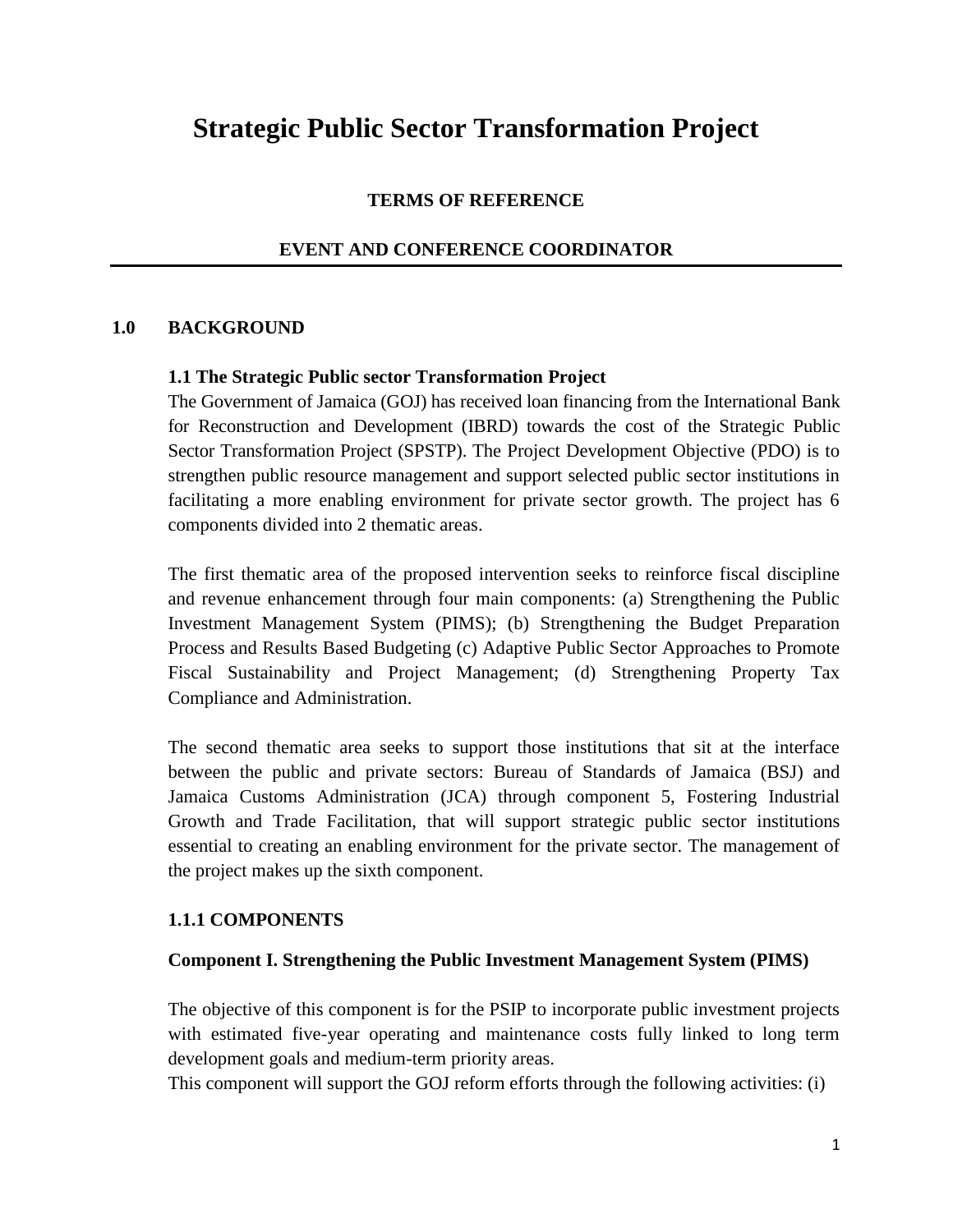migration of the current web-based database to a robust platform to manage all information about public investment across the project cycle and linked to the budgeting and financial systems of the country (expected to be compiled into IFMIS); (ii) design and implementation of a public investment management training program for public sector; (iii) reviewing legislation and carrying out dissemination activities to integrate the PIMS with the administrative systems (including procurement and human resources); (iv) strengthening monitoring through Citizens Participation; (v) designing a fund for the funding of pre-investment financial and economic analysis and post-investment evaluations of the public investments; and (vi) provision of technical assistance for the implementation of the Public Financial Management Action Plan.

# **Component II. Strengthening the Budget Preparation Process and Results Based Budgeting (RBB**)

The objective of this component is to link budgeting with government policy priorities through a gradual transition from annual expenditure planning to a medium-term results based expenditure framework.

### **Component III. Adaptive Public Sector Approaches to Promote Fiscal Sustainability**

This component will support measures to institutionalize the process of behavioural change to support new policy processes and provide just-in-Time Technical Assistance (TA) to take into account ad hoc needs of the government and to effectively take advantage of opportunities of intervention when they arise, enabling to bridge policy and implementation gaps revealed in the course of project implementation.

#### **Component IV. Strengthening Property Tax Compliance and Administration.**

This component will support the Government in improving the Property Tax compliance and updating the fiscal cadastre

### **1.2 CONFERENCES**

# **1.2.1 MONITORING AND EVALUATION (M & E) CONFERENCE FOR THE CARIBBEAN**

Monitoring and Evaluation is a critical issue across Local and International Ministries, Divisions, Agencies, Projects and Organizations. Monitoring and Evaluation is the longterm and systematic process of data collating on projects and measuring the success of the project against the goals and objectives outlined in the project. Monitoring and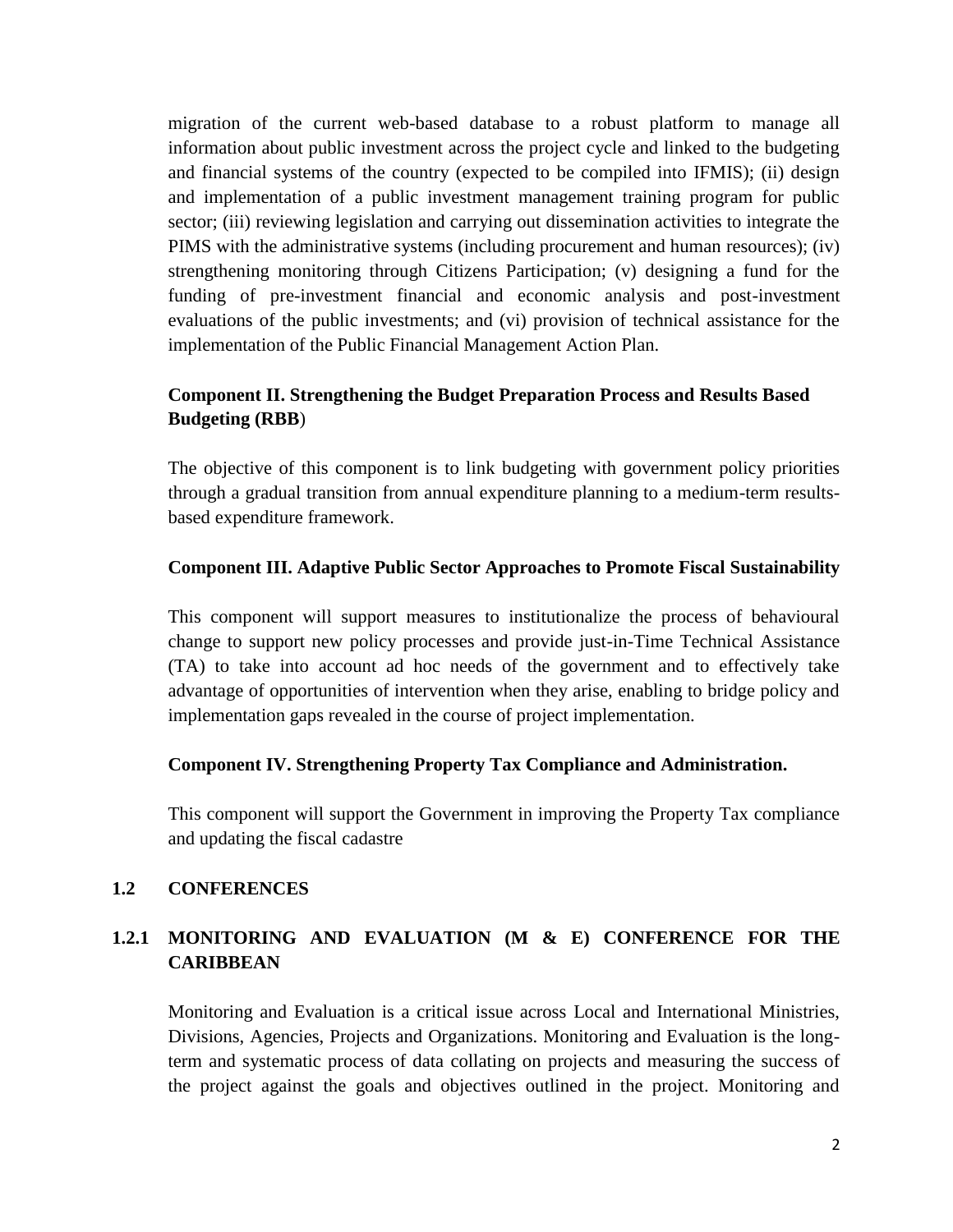Evaluation offers a sense of accountability and fosters efficient use of funds. This is done by showcasing step by step progress reports which can be placed assessed and placed under the microscope for the present and for future references. There is a lack of information around Monitoring and Evaluation and accountability in Jamaica and the Region and by extension a lack of Monitoring and Evaluation specialists as well.

The Strategic Public Sector Transformation Project has a vested Interest in Monitoring and Evaluation because it is an important function within this Project. Also under Component 2 of the Project, there is a focus on Results Based Budgeting and Public Investment and seeks to Establish a participatory budgeting process through the carrying out of thematic meetings including citizens, NGO's, universities and business representatives.

The Objectives of this conference is: (a) to provide an opportunity for knowledge transfer and experience sharing on the issue of Monitoring and Evaluation within the Region; (b) To understand the impact Monitoring and Evaluation especially within the Public Sector; (c) To look at the PFM reform agenda for the Caribbean and to dissect the Public Expenditure and Financial accountability (PEFA) assessment. Possible Outcomes of the Conference include: (i) the formation of a community of practice around the issue of Monitoring and Evaluation and its application to the Public Financial Management Framework and (ii) to increase the understanding of Monitoring and Evaluation.

Possible Target Groups include: (1) Regional and Local Ministries, Departments, Agencies (2) Local and Regional Organisations

#### **1.2.2 BEHAVIOURAL ECONOMICS CONFERENCE FOR THE CARIBBEAN**

The Strategic Public Sector Transformation Project under Component 3 of the project seeks to offer Ministry-wide Transformation. Within this arrangement, the UNDP provides additional support for the overall transformation in conducting a Behavioural Economics workshop to undertake Change Management and Cultural management strategies to effect transformation in the Ministry. One key item identified in the Ministry is a significant knowledge gap in the area of Behavioural Economics; so both the UNDP and the World Bank will use this Workshop in order to improve the knowledge and understanding of Behavioural Economics in the Caribbean which in turn will drive change and outcomes of transformation in various organizations. The region should thus benefit through the workshop from a Behavioural Economics model type change.

The Objectives of the Conference are: (a) to provide an opportunity for knowledge transfer and knowledge on the issue of behavioural economics; (b) To understand the impact behavioural economic change management especially within the Public Sector; (c) To promote evidence based approached to change management the public. Possible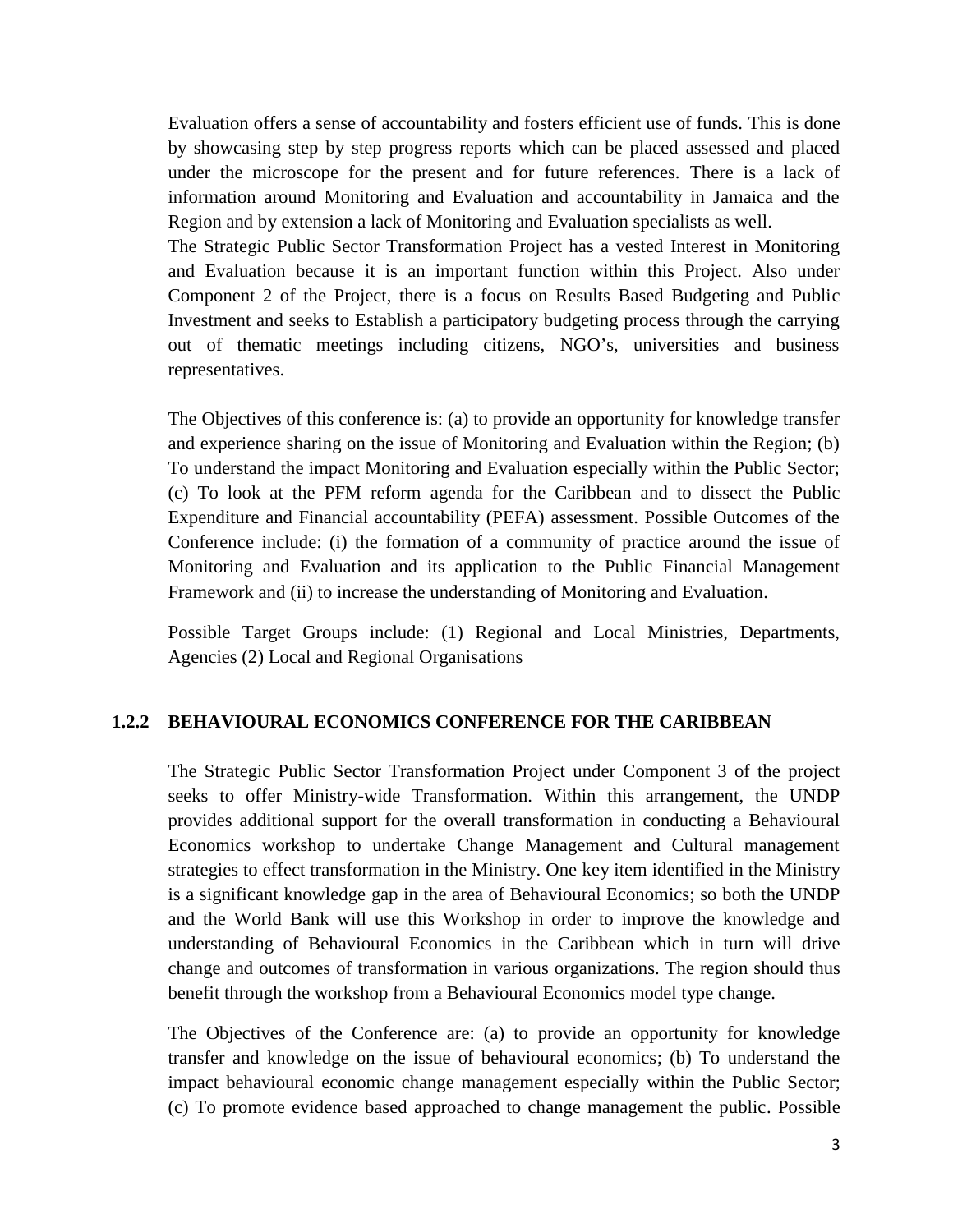Outcomes of the Conference include: (i) the formation of a community of practice around the issue of behavioural economics and its application to the change management process and (ii) to increase the understanding of behavioural economics.

Possible Target Groups include: (1) Regional and Local Ministries, Departments, Agencies (2) Local and Regional Organisations

### **2.0 EXECUTING AGENCY OF THE PROJECT**

The executing agency for the project is the Ministry of Finance and Planning (MOFP) and Project Implementation Unit (PIU) is established within the MOFP to implement the project. The project will support activities across selected service delivery ministries, departments, and agencies (MDAs), with significant coordination efforts that will be contributed by the Public Expenditure Division in MOFP and the Planning Institute of Jamaica (PIOJ).

### **3.0 ASSIGNMENT OBJECTIVES**

The objective of this assignment is to undertake the full execution of 2 Conferences by ensuring that all the arrangements, logistics, administrative needs etc. for the Conferences are fully met.

### **4.0 SCOPE OF WORK AND RESPONSIBILITIES**

In keeping with the assignment objectives, the consultant will be required to do the following subject to the approval of the PIU:

- Ensure that all administrative and logistical requirements are carried out in order to allow for the smooth execution of the event (s)
- Prepare a work plan and budget and monitor expenditures of the Conference (s).
- Find appropriate venues that may adequately cater for the needs of the Conference (s). Including but not limited to:
	- a. Appropriate Venue size with adequate parking for the number of participants
	- b. Side meeting rooms if necessary
	- c. Organizing the meal requirements
	- d. Acquiring the special equipment required for the conference (s) including but not limited to Projector, Projector Screen, PA System etc.
- Design or facilitate the design of advertisements in the Print Media to be published in the Media through the appropriate channels with the final approval of the PIU.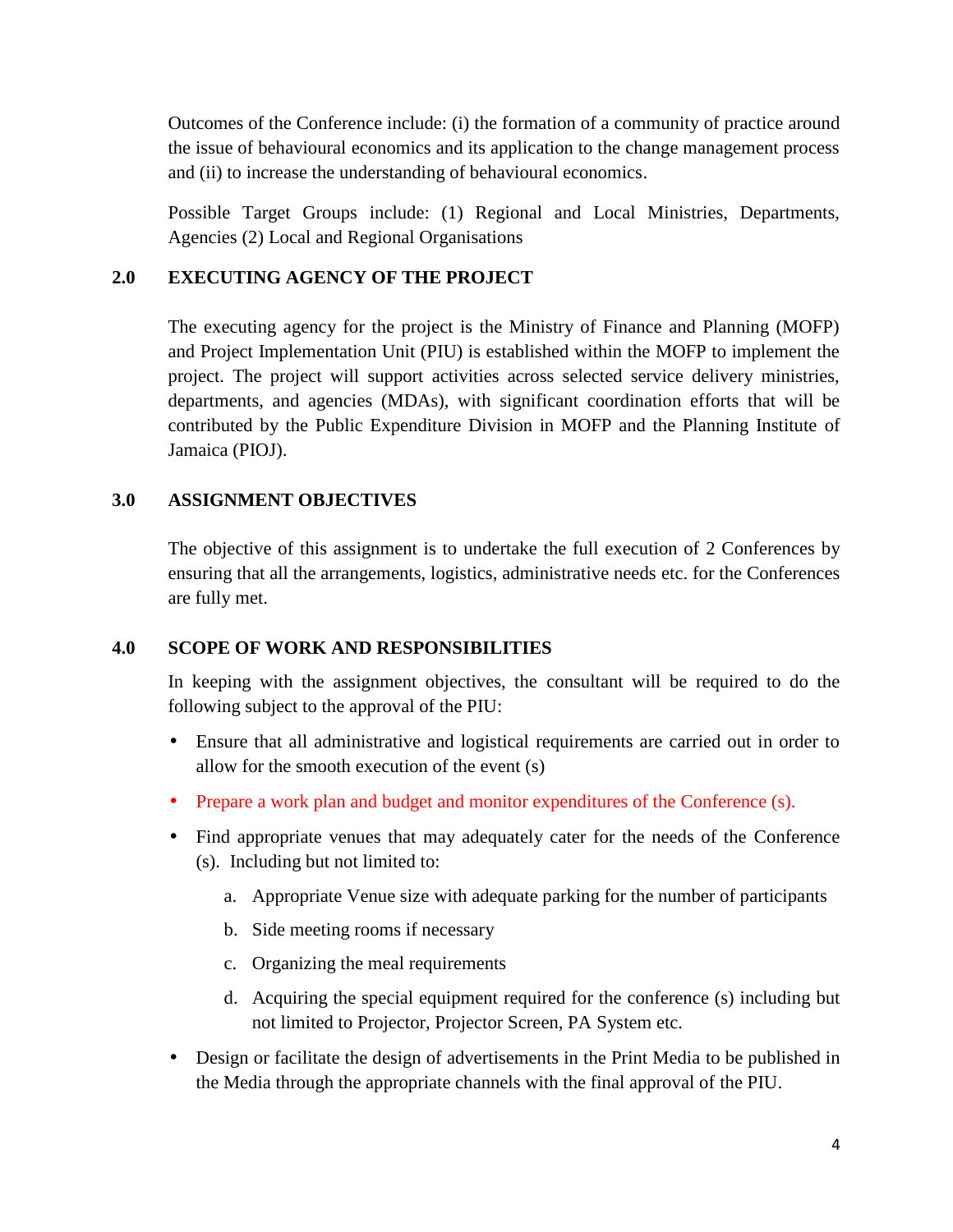- Arrange needed procurements of meeting materials where appropriate to the PIU and including but not limited to: meeting packages, conference materials, background documents, stationary, identification cards, name tags, table label tags, usb storage devices etc.
- Coordinate the scheduling or programme of events during the Conference (s) and ensure that key presenters or speakers deliver within the appropriate time slot.
	- a. The possibilities of simultaneous or break away sessions should be explored if necessary and or deemed fit by the PIU.
- Coordinate and manage the registration of participants
	- a. Send out and follow up on invitations to prospective participants.
		- i. Interface with prospective participants to the conference (locally and internationally) via phone, email or fax.
		- ii. Liaison with agencies, Private, Governmental, International Governmental Organization (IGO) and Non-Governmental organization (NGOs) locally and regionally to explore the possibilities of full financing or co financing for participants.
		- iii. Finalize the participation list while liaising with key stakeholders and partners if necessary
		- iv. Finalize support staff for the event including but not limited to ushers, information personnel, translators and Rapporteur etc.
		- v. Arrange and coordinate shuttle and transport services from air port to conference and vice versa for foreign participants.
	- b. Secure grouped accommodation block booking for foreign participants if possible.
	- c. Directly monitor registration and identification of participants
		- i. Registration table requiring but not limited to Name, Agency Division, Email address, telephone number (s), Job title, Years of Experience etc
	- d. The best seating arrangement and decor should be made to maximize the effectiveness of the Conference (s). Choices includes, but not limited to:
		- i. Grouping similar entities
		- ii. Classroom setting
		- iii. Round table
	- e. Post Conference follow up (if the contract extends to such time as would allow for this), including but not limited to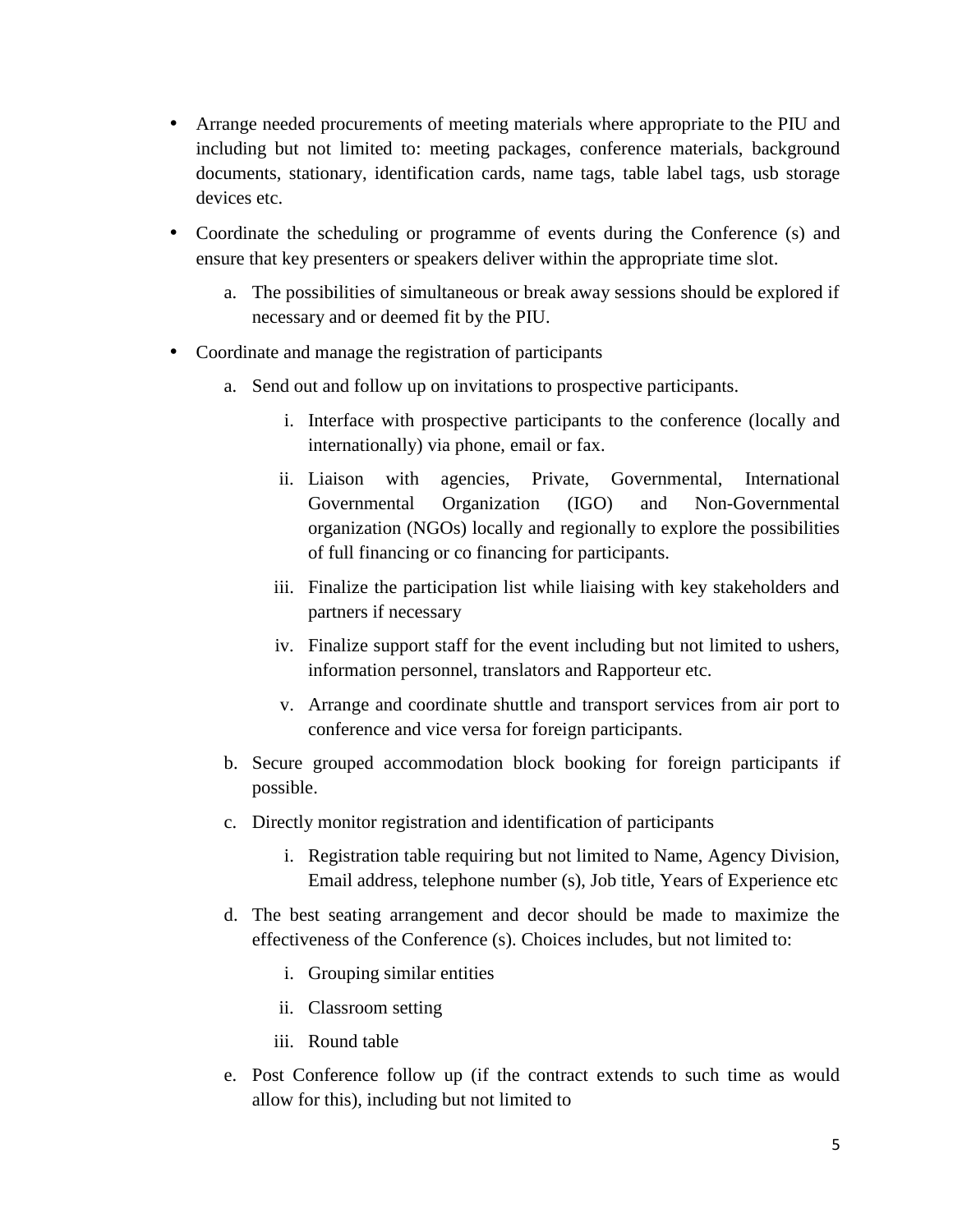- i. Expressions of appreciation for participating via email or phone or other forms where appropriate.
- ii. Creating a database of participants for future reference for the PIU and other stakeholders. This should include but not limited to the information received at the registration table.
- iii. Prepare suggested follow-up actions for after the Conference (s) has ended for the PIU to undertake if it deems necessary.
- Manage exhibitors and exhibition booths if deemed applicable by the PIU for the Conference and its objectives.
- Manage information, communication and public relations area to allow for a one-stop general information support for participants especially foreign participants.
- Be the point of contact and or mediator between the Conference suppliers of, but not limited to, Venue supplier, stationary supplier, conference material supplier, culinary supplier etc, and the PIU or its stakeholders. This includes but is not limited to:
	- a. Attending relevant meetings between stakeholders
	- b. Call for meetings with stakeholders
	- c. Deal with the necessary administrative functions
- Be prepared to Liaise and coordinate while relating to External partners and stakeholders including the Local and Regional Private Sector entities, Local and regional Public sector entities and World Bank Stakeholders.
- Be able to follow the GOJ and World Bank procurement guidelines when purchases are being made
- Deliver daily or weekly reports during the contract period and be prepared to adequately respond to questions or queries about the status from the PIU or any entity acting on behalf or for or through the PIU.
- Prepare a full report on the Conference (s) after the Conference (s) has ended.
- Undertake other related functions assigned from time to time by the Project Coordinator.

### **5. REQUIRED COMPETENCES (CORE AND TECHNICAL TO BE SPECIFIED)**

The successful candidate will have:

- Self Motivated, goal oriented and able to solve problems effectively
- Experience in managing project budgets
- Excellent administrative and organization skills.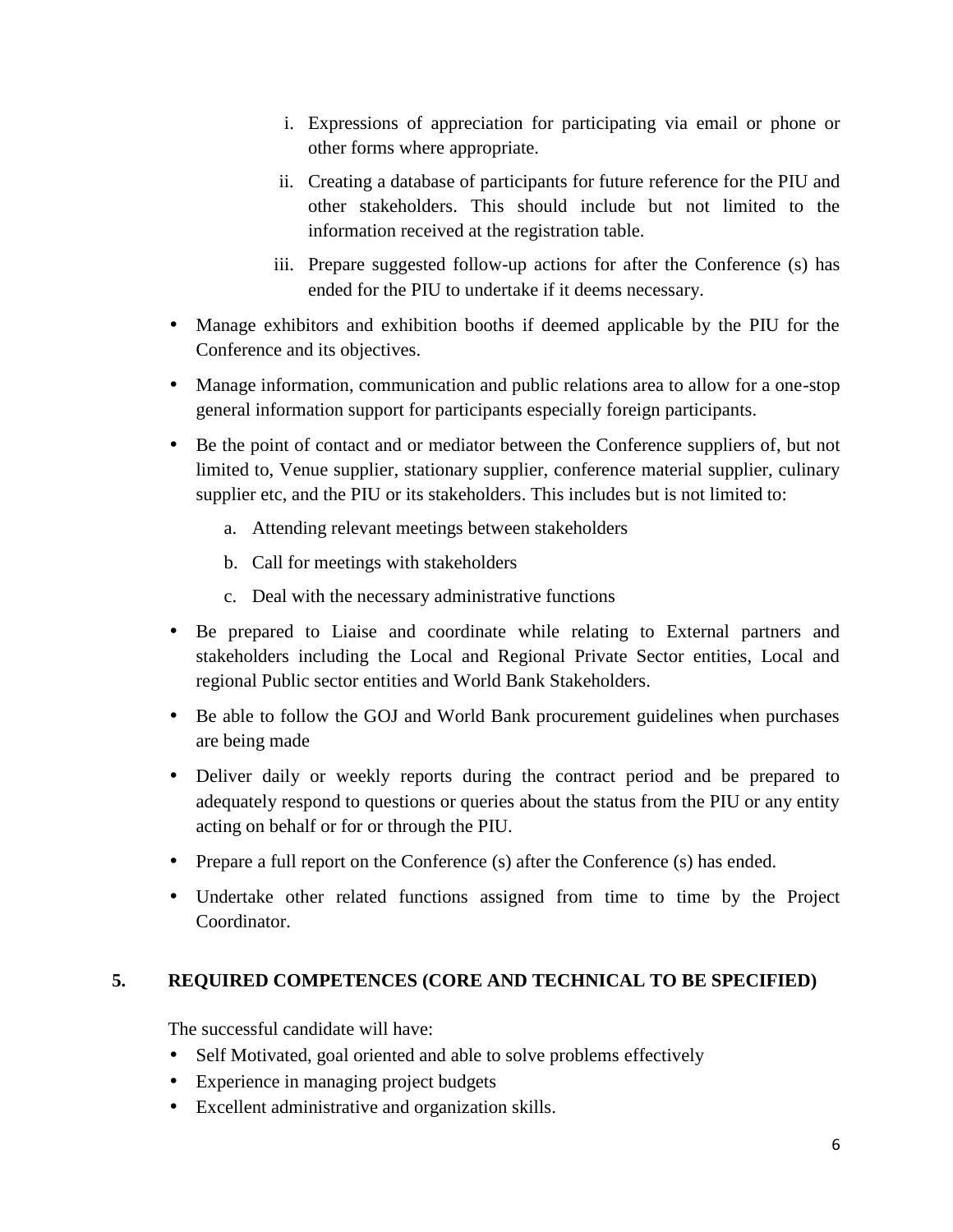- Ability to manage and supervise a team
- Ability to work in a team and independently with minimal supervision
- Ability to work with large groups of people with confidence, good inter-personal skills and persuasion skills
- Strong attention to detail and thoroughness in work product
- Ability to multitask, follow through and work under pressure.
- Ability to work with government, stakeholders, donors in a professional manner.
- Excellent ability to communicate clearly, accurately, and concisely, both verbally and in writing.
- Ability to work with tight deadlines and deliver exceptional results.
- Ability to use social media effectively.
- Familiarity with government and organization structures in the Region would be an asset
- Knowledge of the GOJ and IBRD procurement rules will be an asset

### **6. REPORTS AND KEY DELIVERABLES**

The Key Deliverables of the consultancy are:

| NO.            | <b>NAME</b>                                     | <b>DEFINITION/ DETAILS</b>                                                                                                                                                                                                                                                                                                                                                                                                                                             |  |  |
|----------------|-------------------------------------------------|------------------------------------------------------------------------------------------------------------------------------------------------------------------------------------------------------------------------------------------------------------------------------------------------------------------------------------------------------------------------------------------------------------------------------------------------------------------------|--|--|
| 1              | Draft<br>Workplan and<br><b>Budget</b>          | The Workplan is the operational document for the<br>consultancy and is used to determine the required inputs<br>for the development and delivery of the output of the<br>consultancy. As such the Workplan document must detail:<br>Methodology for providing the key outputs of the<br>consultancy<br>Resource required that are outside of the control of the<br>consultant<br>Time line for the achievement of tasks associated with<br>the consultant deliverables |  |  |
| $\overline{2}$ | Final Detailed<br>Workplan and<br><b>Budget</b> | The Workplan is the operational document for the<br>consultancy and is used to determine the required inputs<br>for the development and delivery of the output of the<br>consultancy. As such the Workplan document must detail:<br>• Methodology for providing the key outputs of the<br>consultancy<br>Resource required that are outside of the control of the<br>consultant<br>Time line for the achievement of tasks associated with the                          |  |  |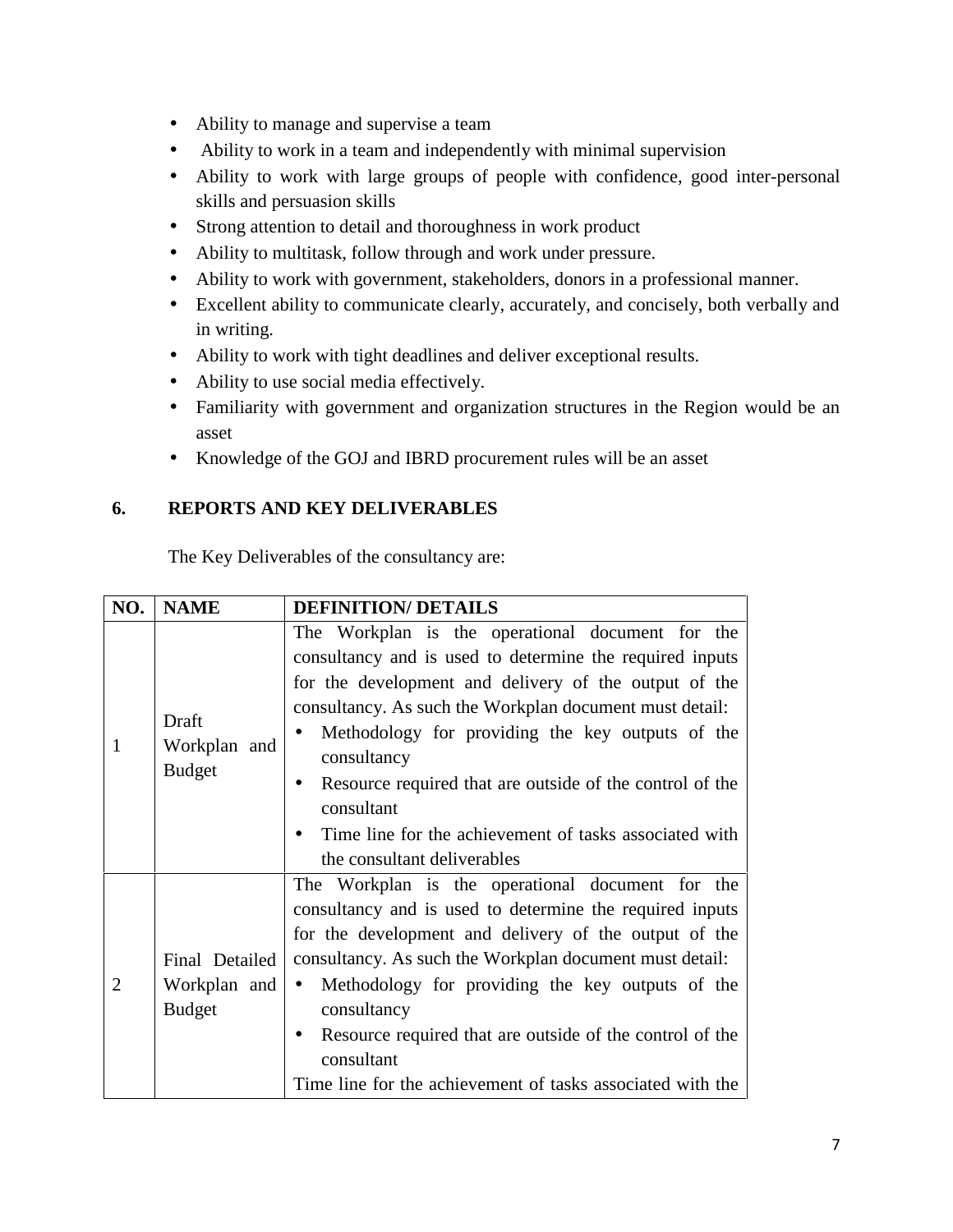| NO. | <b>NAME</b>               | <b>DEFINITION/ DETAILS</b>                                                                                                                                                                                                                                                                                                                                                                                                                                                                                       |  |
|-----|---------------------------|------------------------------------------------------------------------------------------------------------------------------------------------------------------------------------------------------------------------------------------------------------------------------------------------------------------------------------------------------------------------------------------------------------------------------------------------------------------------------------------------------------------|--|
|     |                           | consultant deliverables                                                                                                                                                                                                                                                                                                                                                                                                                                                                                          |  |
| 3   | Progress<br>Report 1      | Progress report on the outcomes of the consultation process<br>with the national and or international stakeholders. This<br>includes but is not limited to:<br>Conference Structure and outline<br>Potential exhibitions for Booths<br>$\bullet$<br>Potential list of participants<br>$\bullet$<br>Potential list of Speakers<br><b>Draft Advertisements</b><br>Draft Art Work<br>Potential list of venues<br>Potential sources of Sponsorship                                                                   |  |
| 4   | Progress<br>Report 2      | Progress report on the outcomes of the consultation process<br>with the national and or international stakeholders. This<br>includes but is not limited to:<br>Confirmed list of participants<br>Confirmed exhibitions for Booths with relevant<br>exhibitors (agencies, individuals, sponsors etc)<br>Possible Logistical and Funding Arrangements for<br><b>Conference Participants</b><br>Confirmed list of Speakers<br>Advertisements with their timelines<br><b>Final Artwork</b><br><b>Confirmed Venue</b> |  |
| 5.  | Draft<br>Event<br>Outline | Draft Conference Material to be produced Including but<br>not Limited to:<br>Programme, schedule and structure of Conference<br>$\bullet$<br>Conference Break away sessions<br>$\bullet$<br>Number of Facilitators required<br>Other Recommendations from the Progress Report                                                                                                                                                                                                                                    |  |
| 6   | Final<br>Event<br>Outline | Full Event outline to be submitted, including but not<br>limited to:<br>Detailed<br>schedule<br>including time, breakaway<br>$\bullet$<br>sessions (if required)                                                                                                                                                                                                                                                                                                                                                 |  |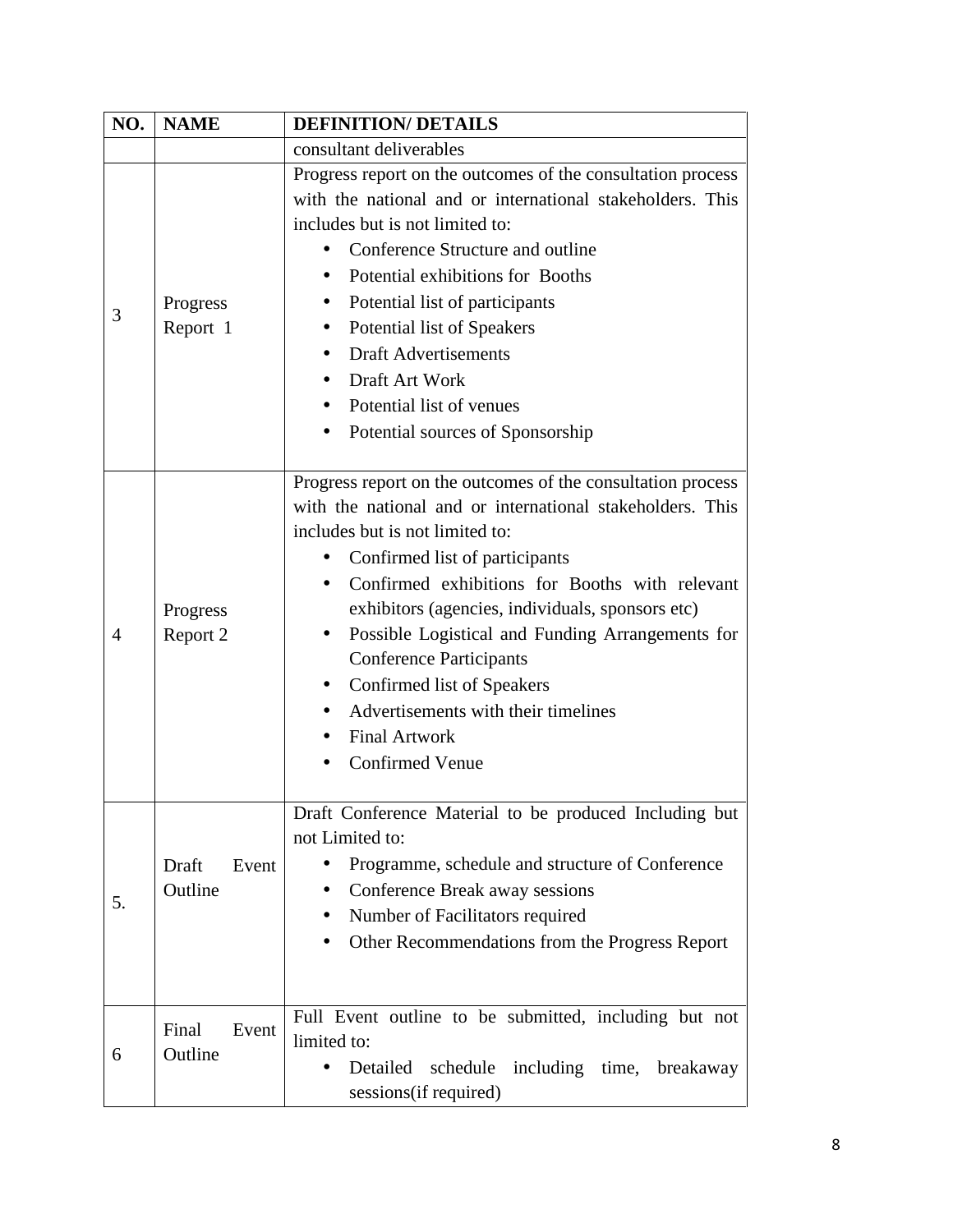| NO. | <b>NAME</b>                  | <b>DEFINITION/ DETAILS</b>                                                                                                                                                                                                                                                                                                                                                                                                                                                                             |  |  |
|-----|------------------------------|--------------------------------------------------------------------------------------------------------------------------------------------------------------------------------------------------------------------------------------------------------------------------------------------------------------------------------------------------------------------------------------------------------------------------------------------------------------------------------------------------------|--|--|
|     |                              | Final list of Speakers and facilitator(s)<br>$\bullet$<br>Final background documents (on the different<br>sessions),<br>Final resource material package for participants<br>$\bullet$<br>resources (should be determined if materials be<br>printed or placed on USB device. If so quotations<br>for USB devices be acquired)<br>List of Resource/Facilitating Officers<br>Final Logistical plan for Overseas participants (if<br>$\bullet$<br>required)<br>Other recommendations from Progress Report |  |  |
|     | Post<br>Conference<br>report | Final Event report drafted, including but not limited to<br>lessons learned, Rapporteur Report, key recommendations<br>and next steps, challenges and agreed follow up.                                                                                                                                                                                                                                                                                                                                |  |  |

# **7. QUALIFICATION AND EXPERIENCES**

- Graduate Degree in Event Planning, Public Relations, Communications, Economics, Business Administration/ Management or any related field.
- At least five (5) years of experience in project management, event management, public relations, campaign management or other related field
- Experience in Event Coordination within the last 10 years
- Ten years or more experience working with Public, Private, or IGO Stakeholders

# **8. SPECIFIC LICENSING OR CERTIFICATION NECESSARY FOR THE JOB**

No specific licensing or certification is necessary

### **9. ASSIGNMENT MANAGEMENT AND ACCOUNTABILITY**

In addition to the execution of work outlined under the section 4, the Consultant will also be required to submit reports on implementation progress.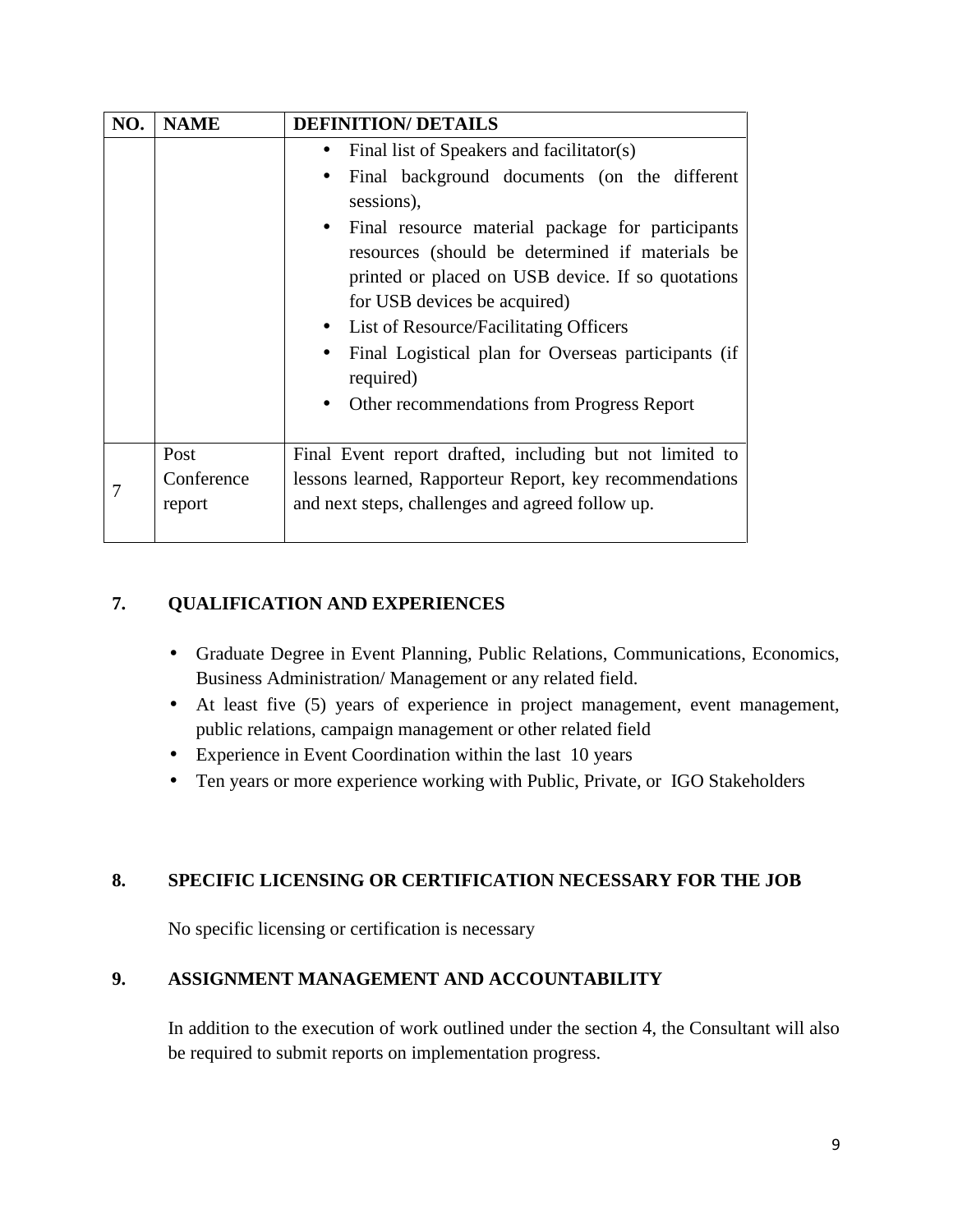The Consultant will be required to submit status reports on the work plan with any proposed changes at one month intervals up until the end of the consultancy. The Consultant's Progress Reports will contain, inter alia, the following:

- a) Overall progress made in the assignment with reference to the TOR, with special reference to progress made in the month;
- b) Difficulties, if any, encountered in carrying out the assignment and proposed solutions;
- c) New areas and issues encountered and the proposed approach to dealing with them;
- d) An update of the Work Plan and proposed changes, if any;
- e) Proposed activities for the following month;
- f) All advice given within the period.

### **10. LOCATION AND SUPPORT**

The Ministry of Finance and Planning, Public Enterprises Division will assist in facilitating access to information and to managerial/technical personnel as needed to enable the Consultant to undertake the assignment as outlined in this TOR, and will provide such other assistance as may be reasonably required.

Travelling will be required to visit the relevant stakeholders. The Consultant will therefore be expected to arrange transportation and accommodation, and to make adequate provision in the Financial Proposal.

The Consultant will provide her/his own computer, printer and mobile telephone and will make provision for office consumables such as paper, cartridge and other stationery.

### **11. Characteristics of the Consultancy**

**4.1 Starting Date and Duration**: The Consultant is expected to provide the required services over a period of **9 months**. The start date for the consultancy is expected to be **April 1, 2016.**

**4.2 Place of Work**: The Consultant will have to be fully mobile and be prepared to travel Island wide, if necessary, in order to facilitate the full implementation of the project. The Consultant will have to be prepared to meet with the various stake holders of the conference including the PIU weekly to give updates.

### **12**. **COMMENCEMENT DATE AND PERIOD OF EXECUTION**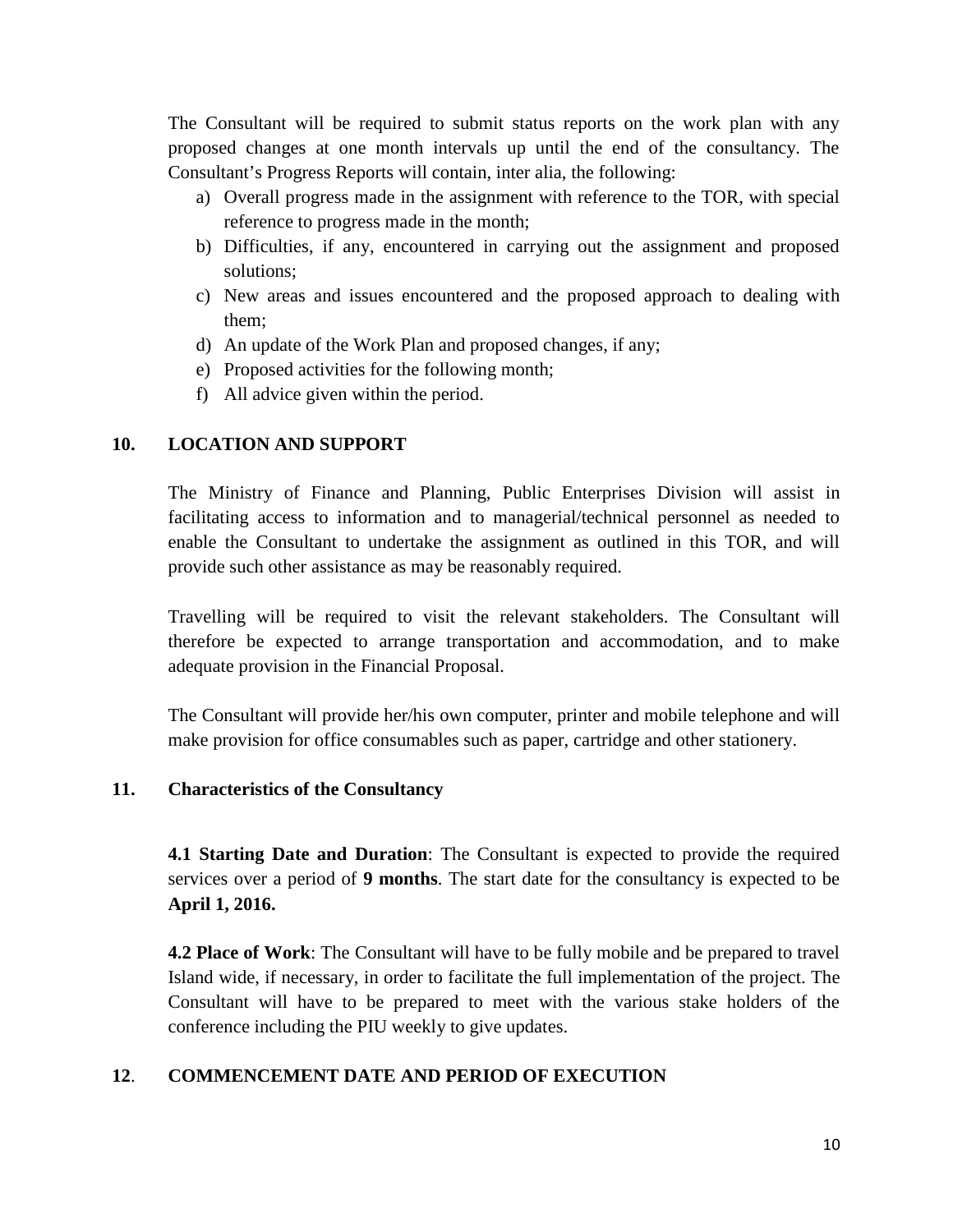The Consultant must be prepared to complete the assignment within **9 month** period commencing by **April 1, 2016** and submitting the final report no later than **December 31, 2016.**